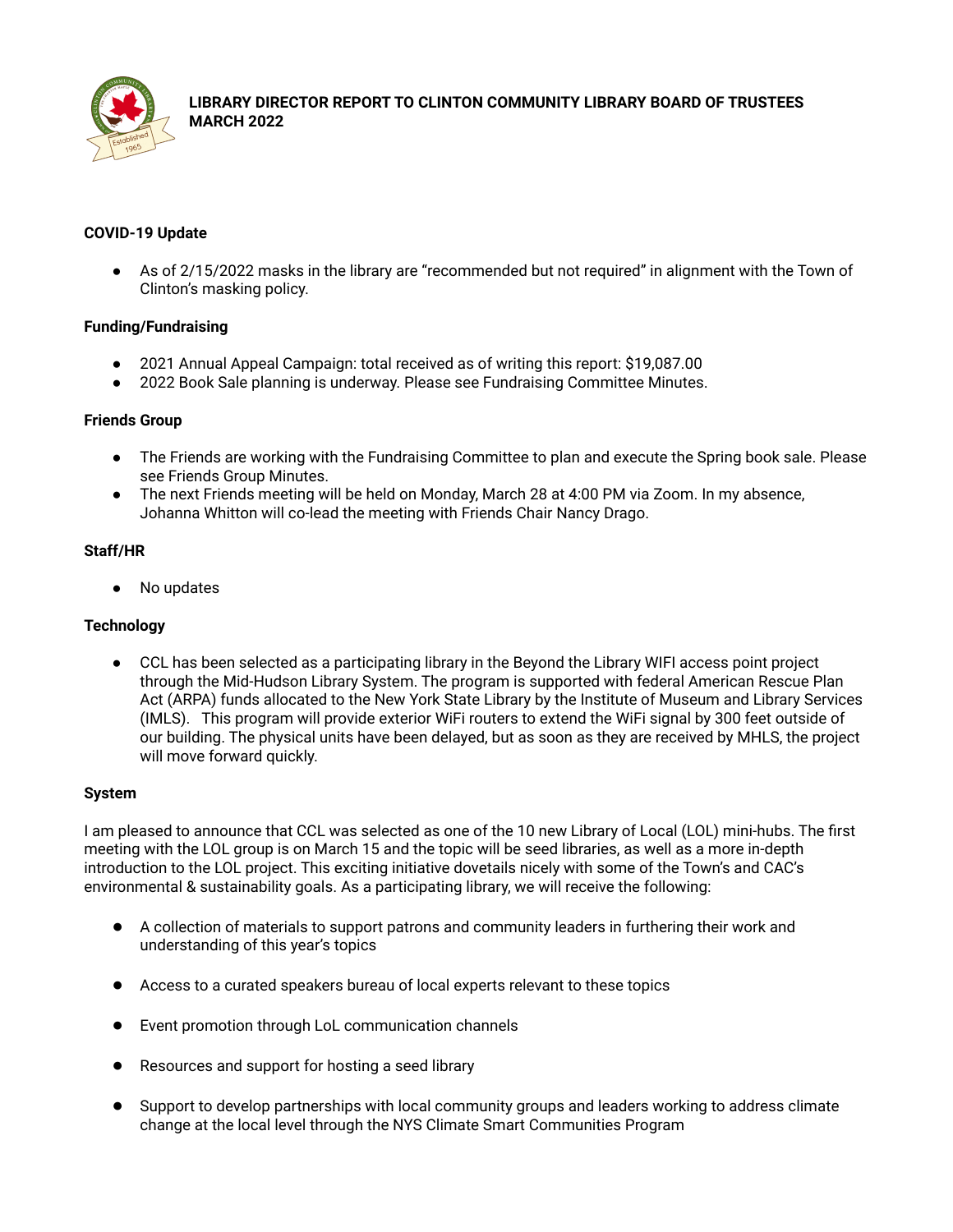- Access to the LoL listserv
- Support from MHLS and the LoL Project Team at monthly LoL library calls to share and develop ideas to create more resilient communities.

The [Library](https://www.libraryoflocal.org/) of Local (LoL), a collaboration between Partners for Climate Action Hudson Valley and the Mid-Hudson Library System (MHLS), which builds community resilience and local self-sufficiency through books, tools, resources, and programming.

## **Programming**

February Total: 38 Programs / 569 Attendees

Adult Total: 28 Programs / 500 Attendees

In-Person

- Mah Jongg 37
- Chair Yoga 16
- Cabin Fever Share 'n' Tell 5

# Virtual (live)

- $\bullet$  Tea Time Book Club 8
- $\bullet$  The Global Literature Book Club 6
- Alice's Ordinary People 8
- Hudson River Lighthouses 32
- Indian Cooking Class 52
- All-Level Yoga Online 90
- Qi Gong Online 154
- Chair Yoga Online 92

Tech Help: 6 In-Person

All Ages Total: 1 Program/ 6 Attendees

● Yarn Bird Take & Make - 6

# Children Total: 5 Programs / 57 Attendees

- Storytime On the Dot 55
- Storytime to go 2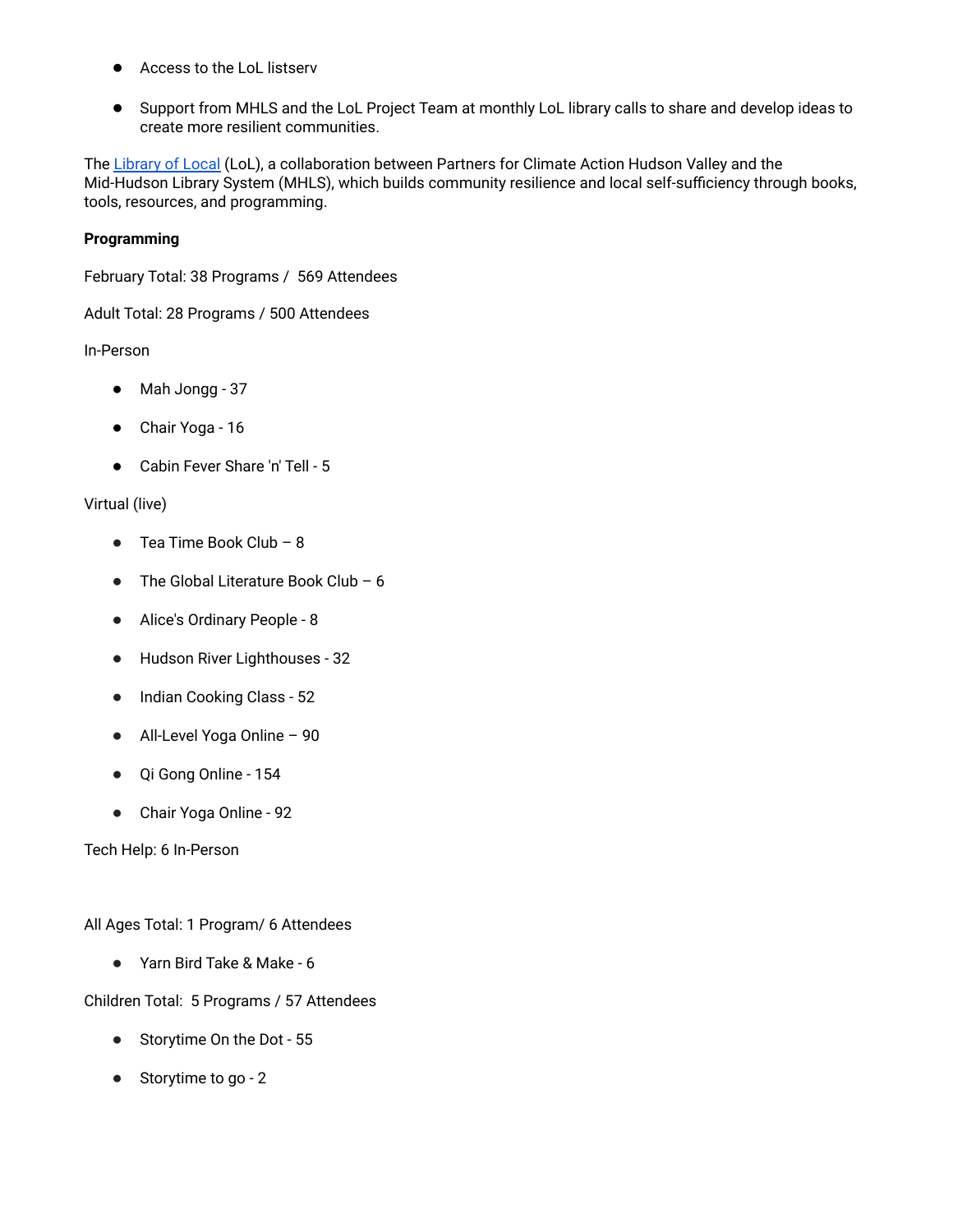# Teens Total: 0 Programs / 0 Attendees

# **Circulation & Statistics**

| $\underline{\mathsf{All}}$<br><b>Transactions</b> | Check-out +<br><b>Renewals</b> | <b>Check-outs</b> | <b>Renewals</b> |
|---------------------------------------------------|--------------------------------|-------------------|-----------------|
| 1,935                                             | 887                            | 591               | 296             |

| <b>ANNUAL RPT</b>     | <b>PERCENT</b> | <b>QTY</b> |
|-----------------------|----------------|------------|
| <b>FICTION</b>        | 32.7%          | 187        |
| <b>JUV-FICTION</b>    | 23.3%          | 133        |
| <b>VIDEORECORDING</b> | 21.3%          | 122        |
| NON-FICTION           | 17.0%          | 97         |
| JUV-NON-FIC           | 3.1%           | 18         |
| SOUNDRECORDING        | 1.9%           | 11         |
| J-VIDEO               | 0.7%           | 4          |
| EQUIP/REALIA          | 0.0%           | 0          |
| <b>TOTAL</b>          | 100.0%         | 572        |

Wireless Usage: 70 Overdrive eBook circulation: 195 Overdrive eAudio: 121 Overdrive eMagazine: 66 Hoopla Borrows: 87 Kanopy Plays: 44

#### **Trustee Resources & News from MHLS**

414 Vote Libraries Meet Up: Friday, March 18 at 10am Trustee Handbook Book Club: Policies & Risk Management: Monday, March 28 @ 5 PM

Please register through the online calendar <https://midhudson.org/calendar/>